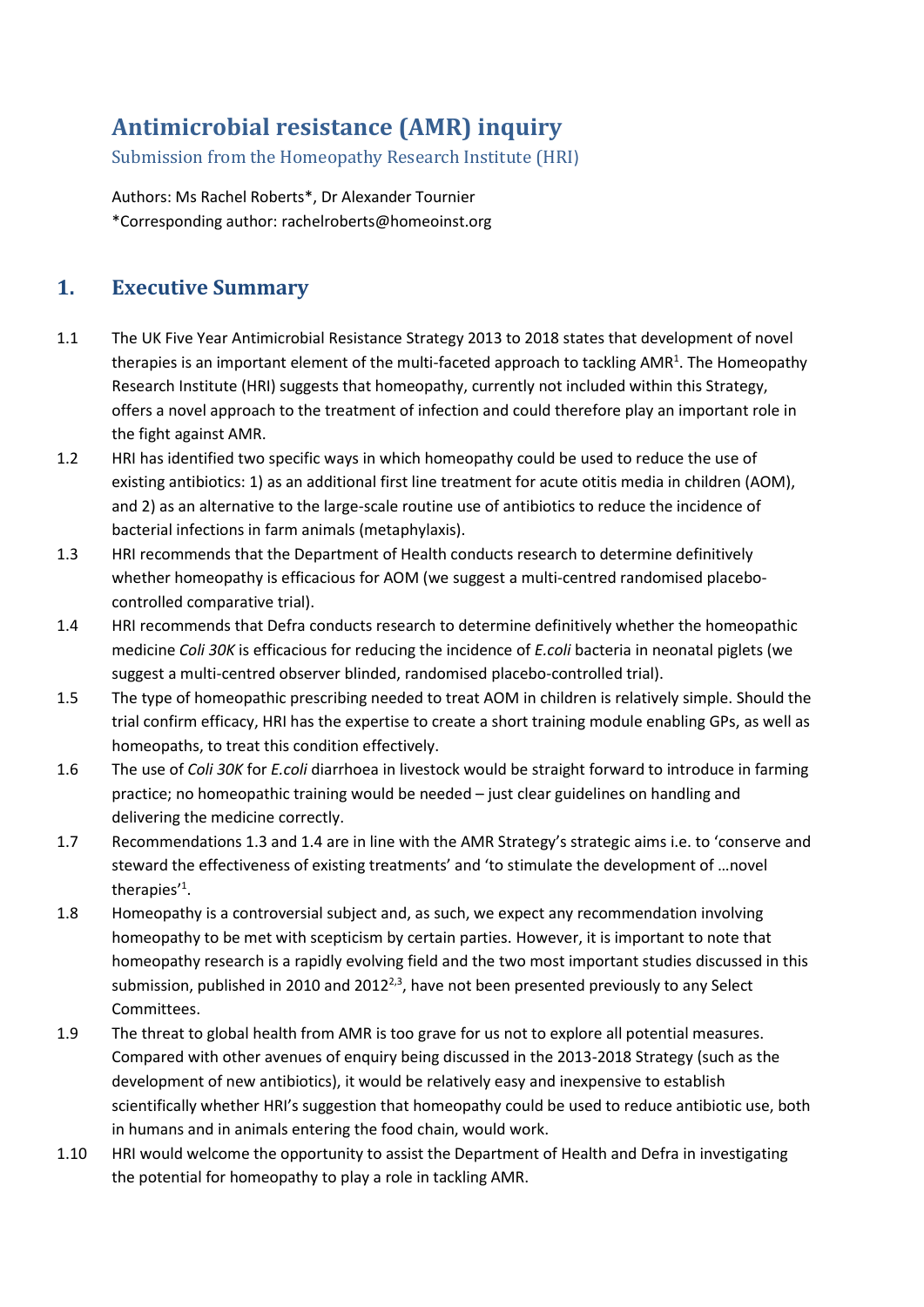# **2. About the Homeopathy Research Institute**

- 2.1 The Homeopathy Research Institute (HRI) is a UK based charity dedicated to promoting high quality research in homeopathy and accurate dissemination of existing research findings in the field (www.homeoinst.org). We use our resources and expertise to foster new projects and to improve the quality of research being carried out in the field.
- 2.2 Homeopathy is a form of holistic medicine used to treat both acute and chronic conditions. Homeopathy is growing in popularity; it is used by 6 million people in the UK<sup>4</sup>, 100 million people in the European Union<sup>5</sup>, and in India alone, 100 million people depend solely on homeopathy for their medical care<sup>6</sup>. A form of medicine used as widely as this needs scientific evaluation, yet scientific research in homeopathy is a relatively new and unexplored field. As a consequence, there are many important, unanswered questions, particularly concerning which conditions it can treat and exactly how homeopathic medicines work. HRI is dedicated to addressing this need for high quality research in the field.

### **3. Limitations of the UK Governments 2013-2018 approach to AMR**

- 3.1 Since the first 'UK AMR Strategy in 2000'<sup>7</sup> multiple actions have been taken to improve prescribing practice and conduct AMR research<sup>1</sup>, but despite these measures AMR has continued to escalate<sup>1</sup>. This highlights the need to explore fresh solutions; identifying possible new treatments for common infections and assessing their potential through rigorous research, should therefore be a priority.
- 3.2 The Government's 2013-2018 strategy would be strengthened by investigating the potential of homeopathy as an additional treatment option for certain key infections which currently require routine use of antibiotics.

# **4. Homeopathy in the context of AMR**

- 4.1 In the present submission we present evidence supporting HRI's recommendation that the following strategies for reducing antibiotic prescribing are fully explored:
	- a. Introduction of individualised homeopathic care as a treatment option for children with acute otitis media (AOM).
	- b. Use of a non-individualised homeopathic medicine instead of antibiotics for reducing *E.coli* diarrhoea in neonatal piglets in farming.
- 4.2 HRI has chosen these two specific areas because:
	- a. Concern has been raised about the excessive use of antibiotics in both otitis media<sup>8</sup> and farming animals,<sup>1</sup> as current approaches are believed to contribute to the rapid development of bacterial resistance in antibiotics – the form of AMR which is 'of greatest concern'<sup>1</sup>.
	- b. There is sufficient published scientific evidence suggesting that homeopathy may be effective and/or efficacious in these conditions to warrant further research.
	- c. The types of homeopathic prescribing needed for AOM and *E.coli* diarrhoea prevention in animals is simple; this means that if further research did confirm efficacy of homeopathy in these situations, it would be easy to implement these interventions either alongside, or in place of, existing approaches, as appropriate.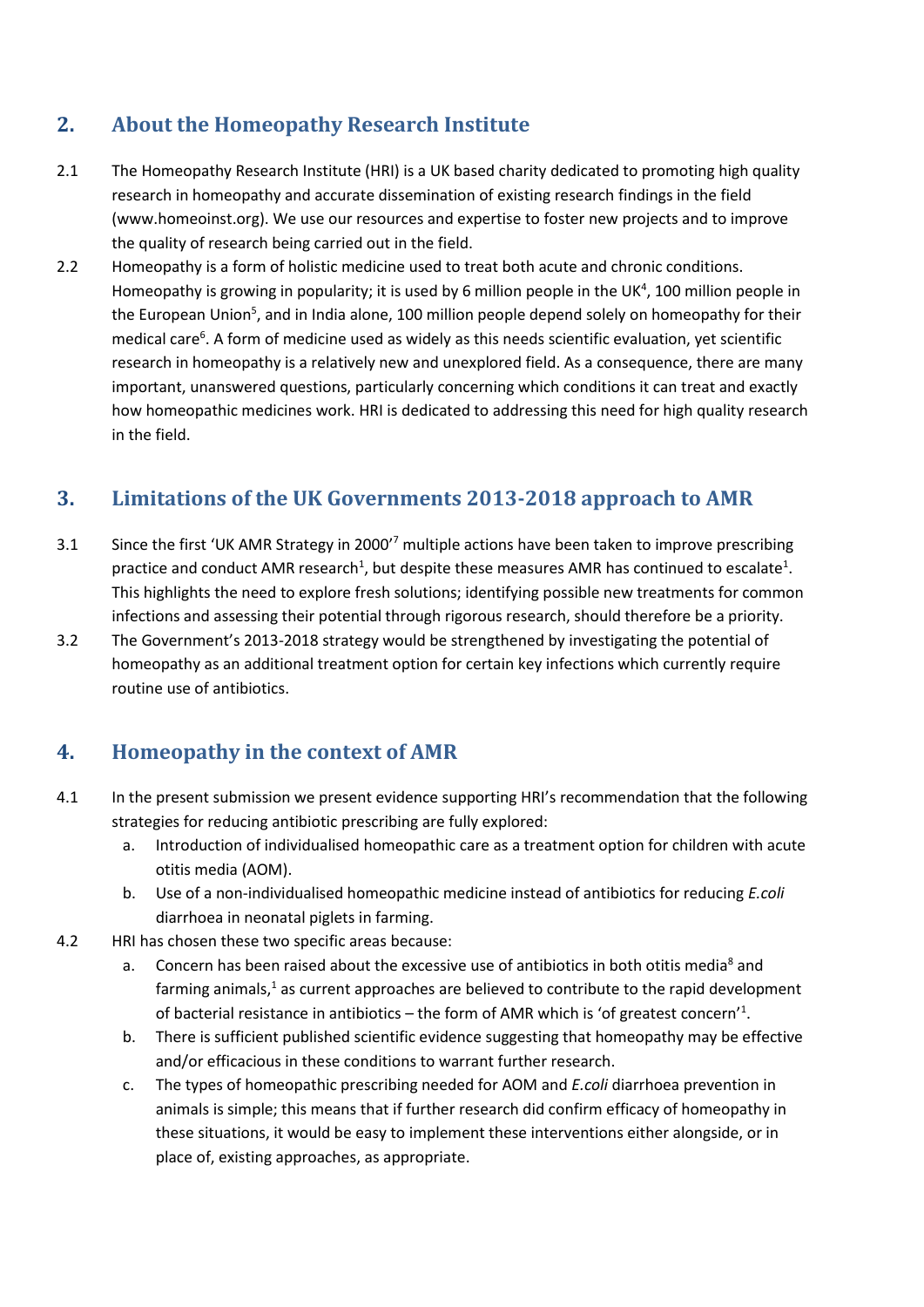# **5. Reducing the use of antibiotics for AOM in children**

#### **5.1 Acute Otitis Media and AMR**

5.1.1 The CMO report identifies otitis media as 'among the commonest causes of children being brought to medical attention<sup>'8</sup>. The prevalence of this condition, combined with the specific challenges in differentiating between viral and bacterial forms of the disease, make it a priority in terms of improving treatment strategies and reducing antibiotic prescribing.

#### **5.2 Homeopathy to treat AOM**

- 5.2.1 At the moment there are only two choices in managing AOM: either immediate antibiotic treatment in case it is the uncommon bacterial form of the condition, or delaying antibiotic therapy for 2-3 days on the basis that it is more likely to be a viral infection (known as 'watchful waiting'). The former approach can lead to widespread inappropriate use of antibiotics, whilst the latter may increase the risk of complications from delayed treatment of a bacterial infection<sup>8</sup>.
- 5.2.2 Homeopathy offers an additional choice. In cases where watchful waiting would currently be recommended, homeopathy could be given immediately instead. Any patients who did not respond to homeopathic treatment by day 3 would be given antibiotics (just as they would with watchful waiting).
- 5.2.3 As there are virtually no side effects from homeopathic medicines<sup>9</sup> and they do not contribute to antimicrobial resistance, there is no expected negative impact from this proposed additional intervention. However, if homeopathy proved to be an effective treatment by day 3 of the disease, the potential benefits would include the reduced use of antibiotics and delivery of prompt treatment.
- 5.2.4 HRI recommends that a trial be designed to test the efficacy or effectiveness of incorporating homeopathy in this way, as part of an integrated approach to managing children presenting with signs of AOM.
- 5.2.5 AOM is well-suited to homeopathy research for the following reasons:
	- a) In the vast majority of cases AOM is a simple, self-limiting complaint (78% of cases resolve without treatment after a few days) $^{10}$ .
	- b) Homeopaths in the UK, working either within the NHS or in private practice, are already routinely treating AOM and report success in treating the condition.

#### **5.3 Scientific evidence assessing homeopathy for AOM**

- 5.3.1 A 2006 Health Technology Assessment report on effectiveness, cost-effectiveness and appropriateness of homeopathy commissioned by the Swiss Federal Office for Public Health identified 29 studies on the effectiveness of homeopathy for Upper Respiratory Tract Infections (URTIs), of which 26 were positive<sup>11</sup>. Within the URTI studies, six related specifically to AOM (a short tabulated summary of these studies is available on request).
- 5.3.2 These positive studies, whilst varying in design and quality, collectively suggest that homeopathy may be effective for AOM and that the approach warrants further investigation. For example, a team of paediatricians at Washington University performed a double-blind RCT pilot study in 2001 comparing homeopathic treatment with placebo<sup>12</sup>. Fewer treatment failures (i.e. requiring standard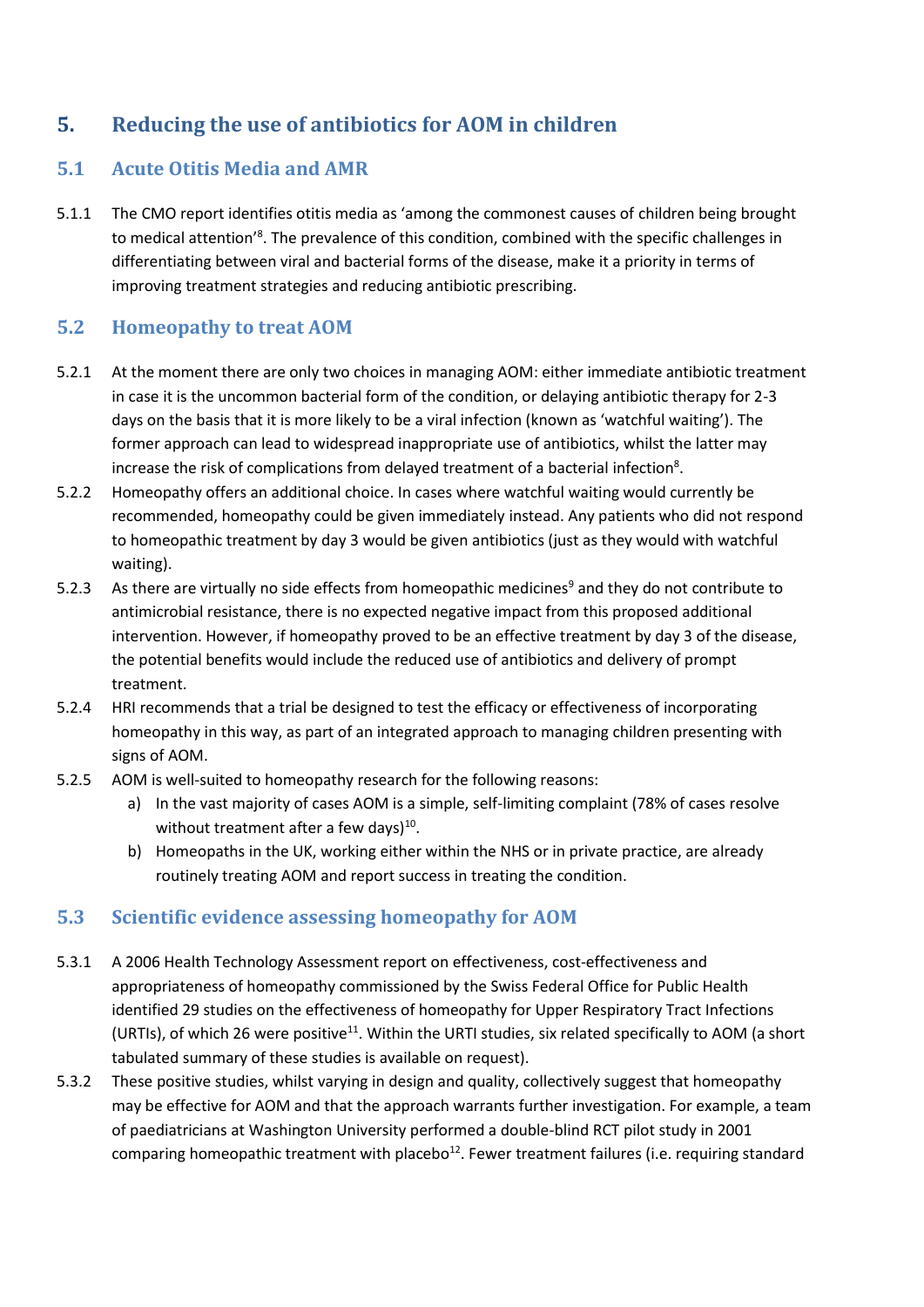treatment) were seen in the homeopathy group, but due to the small sample size (N=75), the result was not statistically significant.

- 5.3.3 Since the 2006 Swiss HTA, two further relevant studies have been published. In 2011, the same team at the University of Washington performed a pragmatic randomized controlled trial comparing standard care with standard care plus homeopathic ear drops in children with AOM $^{13}$ . This study, which involved 119 children, concluded that homeopathic ear drops were moderately effective (p=0.04) in treating otalgia in children with AOM and may be most effective in the early period after diagnosis.
- 5.3.4 A pragmatic randomised controlled trial carried out by a team in Jaipur, India compared individualised homeopathy with conventional care for children with AOM<sup>3</sup>. Patients who did not improve were prescribed antibiotics at the 3rd day. 81 patients were included. In the conventional group all 40 patients (100%) were cured; in the homeopathy group 38 patients (95%) were cured, while 2 patients (5%) were lost to the last two follow-ups. In the conventional group all but one patient (97.5%) showed no significant improvement over the first 3 days of treatment (antipyretics and anti-inflammatory medication) and were prescribed antibiotics. In the homeopathy group no antibiotics were required. Even though treatment was individualised, 85% of patients responded to one of only six homeopathic medicines.
- 5.3.5 A strength of this study is that patient examination was performed by an ENT specialist blinded to group allocation – using a standard outcome measure (AOM-SOS scale) and tympanic examination.
- 5.3.6 As this trial was designed to assess the relative clinical effectiveness of conventional care and homeopathy, and not to determine the efficacy of homeopathic medicines, it did not include a placebo group. However as the efficacy of homeopathic medicines is still under question, a placebo control arm could be added to the trial design to address this additional question.
- 5.3.7 As there were no significant differences between groups in the main outcome measures, the authors concluded that individualised homeopathy is as effective as conventional treatment in AOM. Symptomatic improvement was quicker in the homeopathy group, and most importantly for this AMR inquiry, the homeopathy group required no antibiotics. As the treatment delivered in this study so closely reflects real world clinical care, it has strong external validity and is particularly relevant to this inquiry.
- 5.3.8 Overall, the results of these eight studies suggest that homeopathic treatment (comprising a consultation and a homeopathic medicine) may be effective in treating AOM thereby reducing the use of antibiotics for this condition. As such this line of enquiry should be pursued.

#### **5.4 Proposed further research of homeopathy for the treatment of AOM**

- 5.4.1 HRI recommends that a randomised placebo-controlled trial be performed to assess the efficacy of homeopathy for AOM in the UK. We consider the most appropriate design to be a three armed trial: usual care (watchful waiting); individualised homeopathic treatment (homeopathic consultation plus homeopathic medicine); placebo control (homeopathic consultation plus placebo). Patients in all groups who fail to improve by 50% after 72 hours would be given antibiotic treatment.
- 5.4.2 HRI's recommendations reflect our opinion based on previous experience with homeopathy and homeopathy research, however the most appropriate trial design would depend on which specific question(s) the DH wishes to see answered; we therefore welcome discussion with the DH on this issue.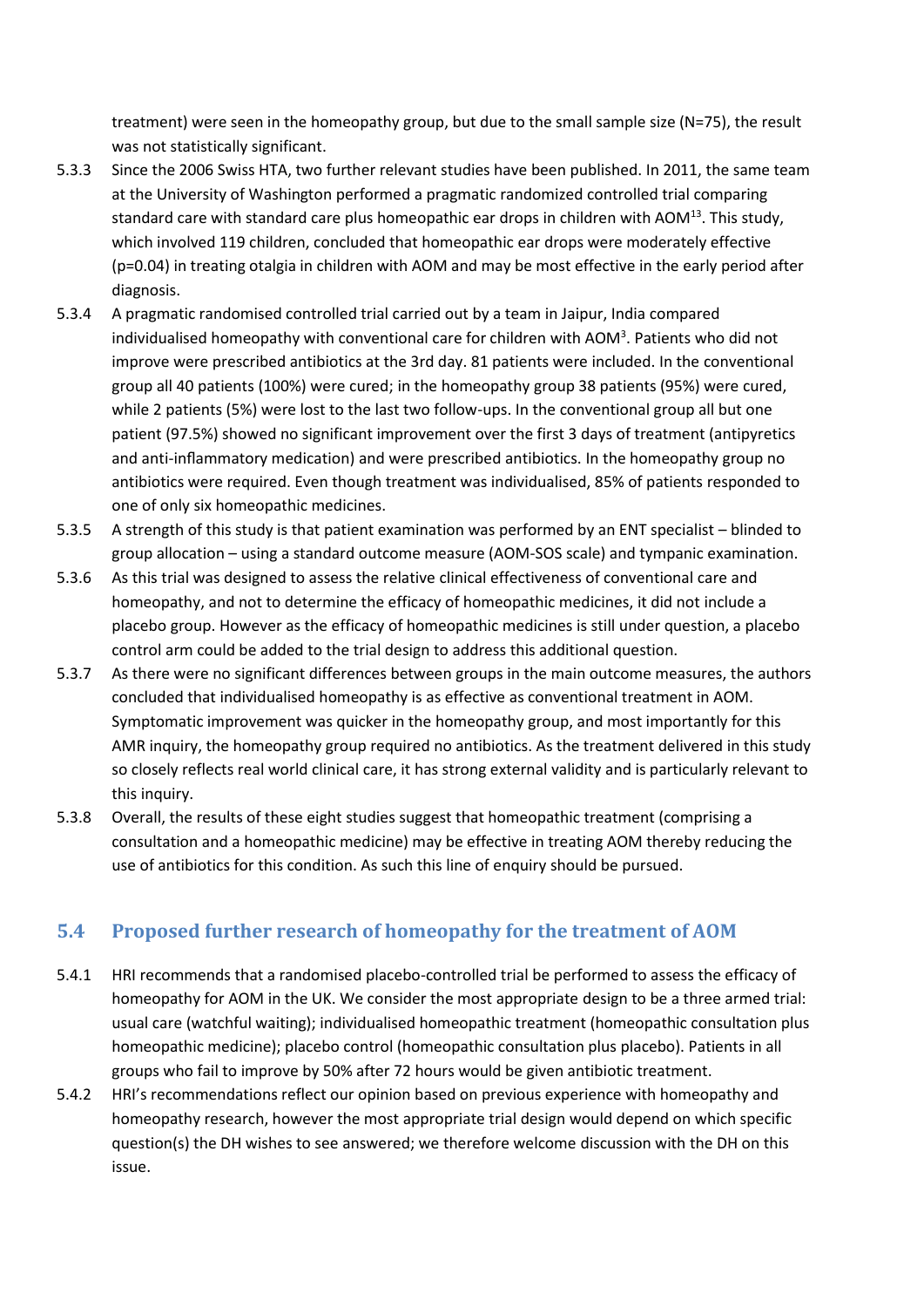### **5.5 Practicalities of introducing homeopathy as an additional first line treatment for AOM in the NHS**

5.5.1 The Department of Health may perceive it as a significant challenge to introduce homeopathy as a primary measure in the treatment of AOM due to the individualised prescribing and specialist homeopathic training needed. However, HRI believes that this could be achieved in a relatively simple manner. If the trial confirms what clinicians experience in practice i.e. that the majority of AOM cases respond well to a small number of homeopathic medicines, HRI has the necessary team of experts in homeopathy to use this data to create a 'simplified prescribing scheme'; HRI would be able to create a short training module enabling GPs, as well as homeopaths, to treat the majority of AOM cases. This would mean that only rarer cases which fall outside this prescribing scheme, or more complex cases of recurrence or chronicity, would need referral to fully trained homeopathic practitioners.

# **6. Reducing the routine use of antibiotics in animal farming**

#### **6.1 Antibiotics in the farming industry**

- 6.1.1 It is estimated that more than half of the worldwide production of antibiotics is used by the farming industry<sup>14</sup>, being given for three different reasons:
	- a. **Therapeutic use i.e. treatment of disease**

Animals are routinely put on a course of antibiotics to treat common bacterial infections. This is usually a high dose given over a relatively short term. It is now common practice to treat the whole herd prophylactically (metaphylaxis) to stop the infection spreading.

#### b. **Disease prevention or chemoprophylaxis**

Low, sub-therapeutic doses of antibiotics may be given to animals en mass over periods of weeks when they are considered to be at risk of infection.

#### c. **Growth promotion**

The practice of using low doses of antibiotics to promote growth in animals, common in the US and worldwide, is now banned in the EU. However in practice, growth-promoting effects are achieved through the low doses administered as chemoprophylaxis, thereby blurring the boundaries between the two uses.

- 6.1.2 Previous reports by DEFRA15,16 have presented data which,
	- a. Indicated that higher use of antibiotics in farming correlates with higher levels of bacterial resistance.
	- b. Confirmed that antibiotic resistance spreads between members of the same species.
	- c. Showed that reducing the use of antibiotics decreases the levels of bacterial resistance at farm and country level, as demonstrated by comparing conventional farming with organic farming.
- 6.1.3 Homeopathy has traditionally been used for the treatment of animals as well as humans. In the UK, 140 homeopathic veterinarians, treating both pets and farm livestock, routinely use homeopathy to treat a wide variety of health conditions<sup>17</sup>.
- 6.1.4 *E.coli* diarrhoea prevention has been identified as a clinically relevant issue for which homeopathy could be efficacious and some research has been conducted to begin evaluating this approach.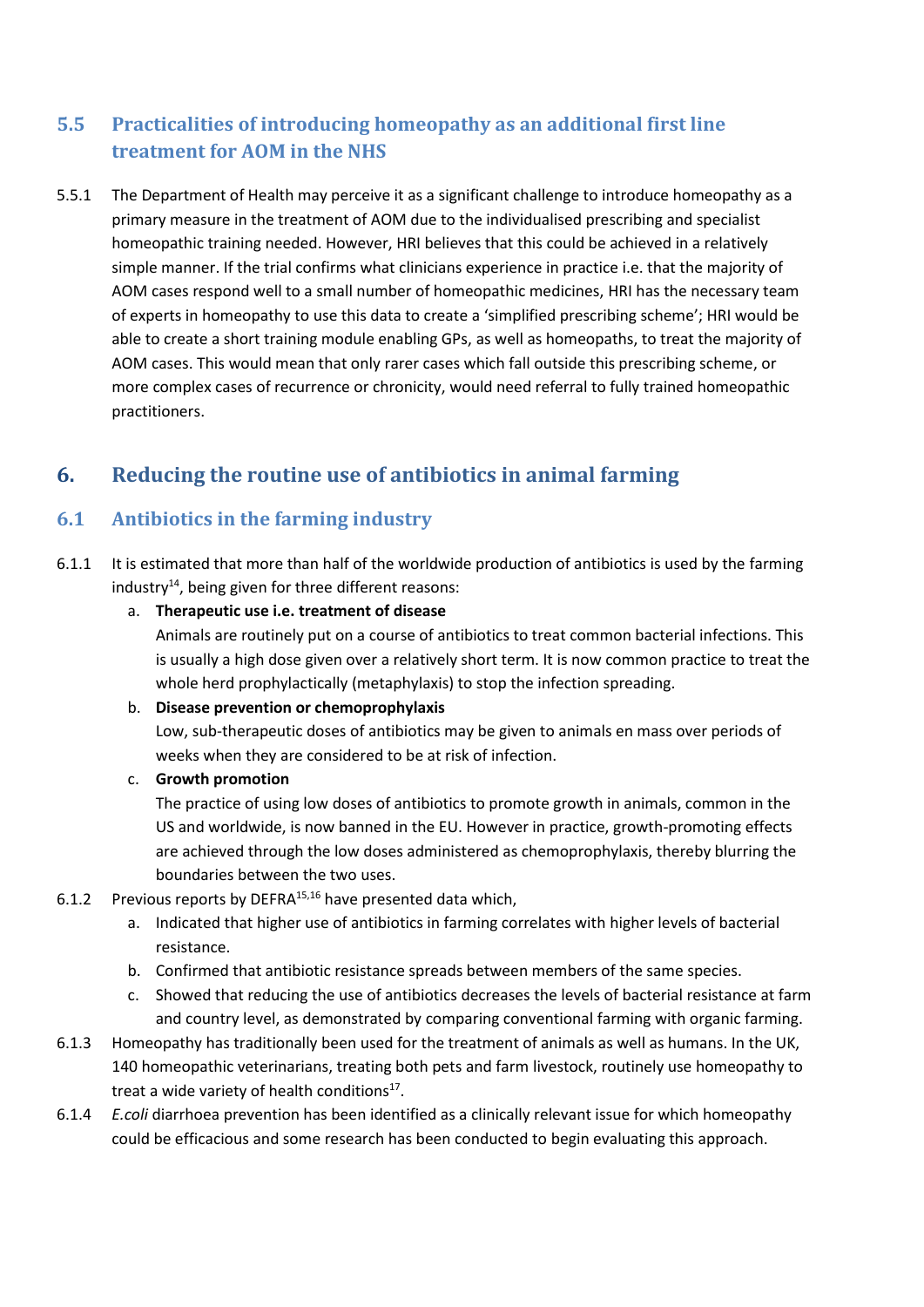6.1.5 If left untreated, neonatal diarrhoea in piglets leads to weight loss and, not uncommonly, to death of the piglet, resulting in significant financial losses to the farmer. Three studies have been carried out exploring the use of a homeopathic medicine instead of antibiotics for metaphylaxis in piglets<sup>2,18,19</sup>. Two have looked specifically at the prevention of *E. Coli*. diarrhoea<sup>2,19</sup>. In 2009 a Brazilian group compared standard antibiotic treatment with homeopathy and biotherapy, and showed a marked benefit from the use of homeopathy (N= 46, p=0.02)<sup>19</sup>. A more recent and robust trial was carried out by researchers at the University of Wageningen in the Netherlands<sup>2</sup>. This observer blind, randomised placebo-controlled trial used a homeopathic medicine derived from *E. Coli* bacteria (*Coli 30K*). 52 sows were randomly allocated into either the homeopathy group or the placebo group. The sows gave birth to 525 piglets which were scored for occurrence and duration of diarrhoea. The results clearly showed an effect of the homeopathic medicine with only 3.8% of the homeopathy group suffering from diarrhoea compared to 23.8% in the control group (p<0.0001).

#### **6.2 Suggested further research strategy**

6.2.1 The potential benefits of the use of homeopathy in the treatment of neonatal diarrhoea in piglets is considerable, furthermore it does not carry the risk of AMR. Following the statistically significant positive result of the high quality trial conducted in the Netherlands, HRI recommends that Defra conducts a replication of this study. A large-scale multi-centred approach would allow firm conclusions to be reached as to whether this form of homeopathic treatment is efficacious for prevention of *E.coli* diarrhoea in piglets in the UK and could therefore replace the use of antibiotics for this purpose.

#### **7. Putting these recommendations in context**

7.1 Homeopathy is a controversial subject. However, the statement that homeopathy has been shown to have no effect beyond placebo<sup>20,21</sup> is based almost entirely on a single comprehensive metaanalysis by Shang et al. published in 2005<sup>22</sup>. The reliability of this study is therefore of paramount importance. As well as attracting widespread criticism for failing a sensitivity analysis<sup>23</sup>, this study is also now becoming out of date. The Shang study based its findings on RCTs published up until 2004, reporting on 110 trials; since then a further 41 trials have been identified which would have meet the authors' inclusion criteria. This means that the paper's conclusions are based on only 73% of the relevant RCT literature now currently available. Neither of the two most important studies discussed in this submission<sup>2,3</sup> were included in Shang et al. 2005.

### **8. Concluding remarks and suggestions**

- 8.1 The severity of the threat posed by AMR to global health means that all potential measures, particularly novel solutions, must be explored as a matter of urgency.
- 8.2 HRI therefore recommends that research is carried out to determine whether homeopathy is efficacious for acute otitis media in children and preventing *E.coli* diarrhoea in piglets. Compared with other avenues of enquiry included in the 2013-2018 Strategy (e.g. identification and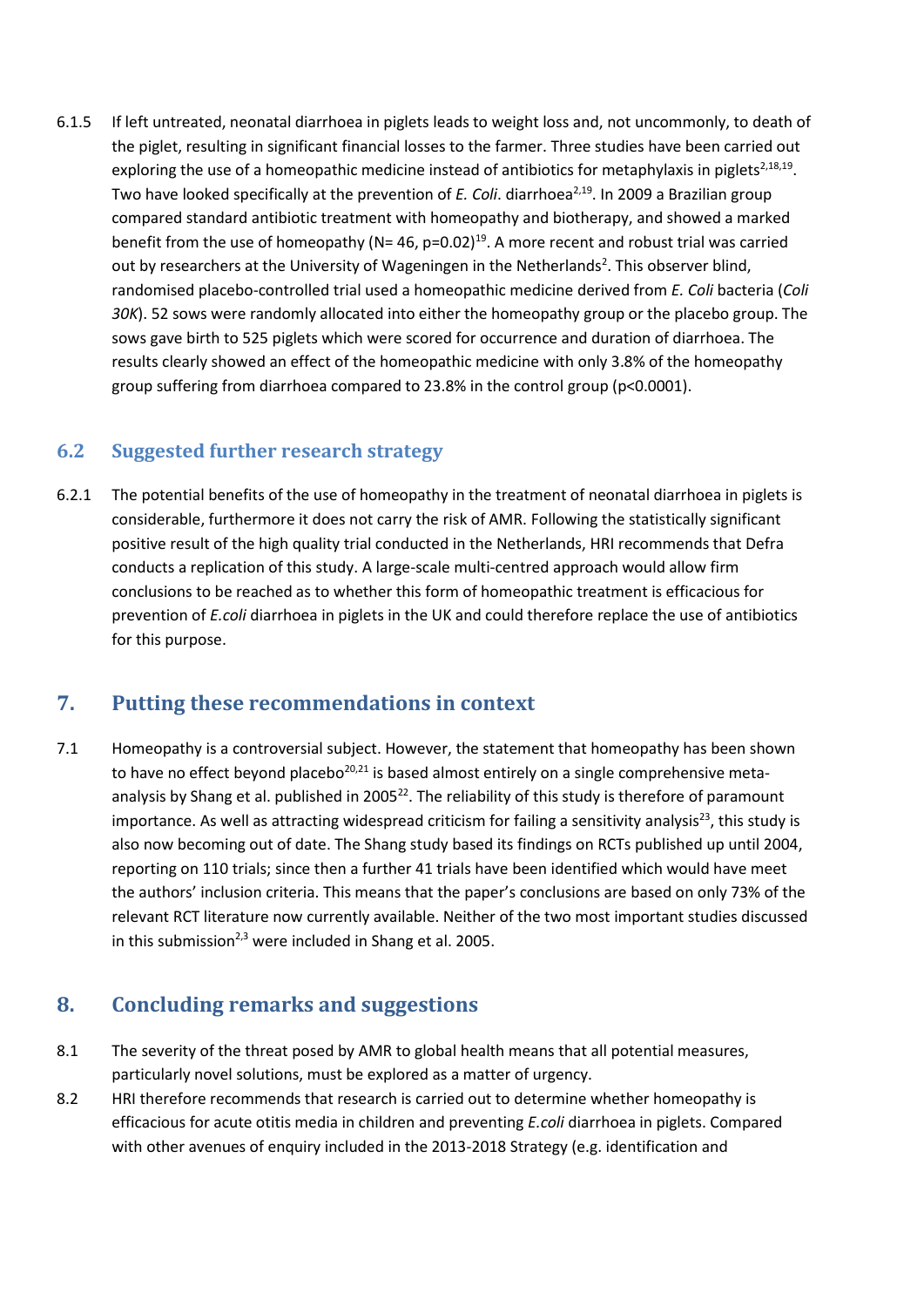development of new antibiotics), such trials would be relatively easy and inexpensive to carry out, yet in return for this small investment, the potential rewards could be vast.

- 8.3 This homeopathic approach could reduce use of our existing antibiotics both in humans and in animals entering the food chain – a powerful two-pronged approach which would protect the effectiveness of our existing antibiotics and allow them to be reserved for more serious clinical conditions.
- 8.4 Homeopathy is a perfect example of the 'novel treatments and methods' the UK 2013-2018 Strategy says it aims to investigate as one part of the steps being taken against AMR. HRI would welcome the opportunity to assist the Department of Health and Defra in this vital endeavour.

### **Declaration of Interests**

Ms Rachel Roberts is Chief Executive of the Homeopathy Research Institute. She was in private practice as a registered homeopath (RSHom) and lectured in homeopathy from 1997 - 2012. Rachel is also author of educational flashcards for homeopath students and practitioners.

Dr Alexander Tournier is Executive Director of the Homeopathy Research Institute.

#### **References**

- 1. UK 5 Year Antimicrobial Resistance Strategy 2013 to 2018. at <https://www.gov.uk/government/publications/uk-5-year-antimicrobial-resistance-strategy-2013-to-2018>
- 2. Camerlink, I., Ellinger, L., Bakker, E. J. & Lantinga, E. A. Homeopathy as replacement to antibiotics in the case of Escherichia coli diarrhoea in neonatal piglets. *Homeopat. J. Fac. Homeopat.* **99,** 57–62 (2010).
- 3. Sinha, M. N. *et al.* Randomized controlled pilot study to compare Homeopathy and Conventional therapy in Acute Otitis Media. *Homeopat. J. Fac. Homeopat.* **101,** 5–12 (2012).
- 4. Professor Woods of the MHRA. Response to Q211, House of Commons Science and Technology Select Committee.
- 5. EU Commission report evaluating implementation of Homeopathy Directives 92/73/EEC and 92/74/EEC.
- 6. Prasad, R. Homoeopathy booming in India. *Lancet* **370,** 1679–1680 (2007).
- 7. UK antimicrobial resistance strategy and action plan: engagement exercise. at <https://www.gov.uk/government/publications/uk-antimicrobial-resistance-strategy-and-action-planengagement-exercise>
- 8. Davies, S. C. Annual Report of the Chief Medical Officer, Volume Two, 2011, infections and the rise of antimicrobial resistance. London: Department of Health. (2013).
- 9. Kirby, B. J. Safety of homeopathic products. *J. R. Soc. Med.* **95,** 221–222 (2002).
- 10. Venekamp, R. P., Sanders, S., Glasziou, P. P., Del Mar, C. B. & Rovers, M. M. Antibiotics for acute otitis media in children. *Cochrane Database Syst. Rev.* **1,** CD000219 (2013).
- 11. Bornhöft, G. & Matthiessen, P. *Effectiveness, safety and cost-effectiveness of homeopathy in general practice*. (Springer, 2011).
- 12. Jacobs, J., Springer, D. A. & Crothers, D. Homeopathic treatment of acute otitis media in children: a preliminary randomized placebo-controlled trial. *Pediatr. Infect. Dis. J.* **20,** 177–183 (2001).
- 13. Taylor, J. A. & Jacobs, J. Homeopathic ear drops as an adjunct to standard therapy in children with acute otitis media. *Homeopat. J. Fac. Homeopat.* **100,** 109–115 (2011).
- 14. Urgent action necessary to safeguard drug treatments. *WHO* (2011). at <http://www.who.int/mediacentre/news/releases/2011/whd\_20110406/en/>
- 15. Department for Environment, F. and R. A. (Defra). Investigation of persistence of antimicrobial resistant organisms in livestock production. (OD2006). (2006). at